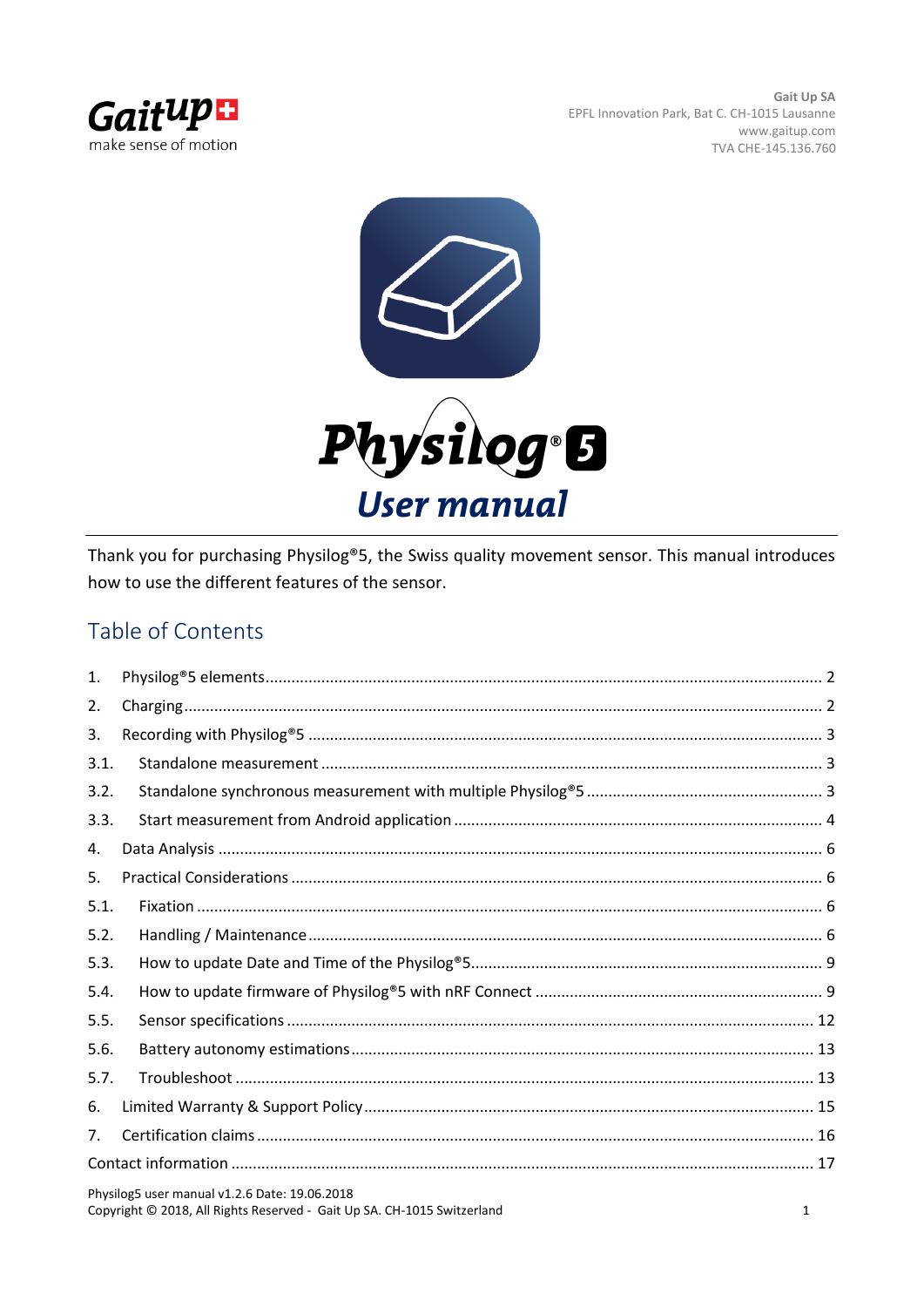<span id="page-1-0"></span>



## <span id="page-1-1"></span>2. Charging

The Physilog®5 is charged via the microUSB port. Plug the microUSB connector of the cable delivered with the Physilog®5 to the Physilog®. Plug the USB connector to a Computer or charger (see voltage specifications below). Physilog®5 must be turned off for charging. Do not charge Physilog® when room temperature is outside of range 0°C to 45°C.



Warning: Be careful to plug the microUSB cable in the correct orientation into the Physilog®, forcing the connector may permanently damage the Physilog® and compromise its waterproofing.

Low battery level is indicated by orange (red and green LED on) blinking during measurement or if the Physilog® blinks rapidly 3 times red when starting and doesn't start the recording (see LED indications below). A battery level estimation is available in the GaitUp mobile application (free to download from [www.gaitup.com/support](http://www.gaitup.com/support) or from Google Play Store). When the Physilog<sup>®</sup> is discharged, plug it for charging for at least 30 minutes before use.

It is recommended to avoid complete discharging of the Physilog®5, therefore check that the Physilog<sup>®</sup> sensors are off when you store them. After a long period without using the Physilog<sup>®</sup>, plug it for charging for at least 30 minutes before use. It may happen that the LED doesn't blink orange at the beginning of charging after the battery was very low, to see the charging ongoing shortly push the main button or disconnect and reconnect after some charging time.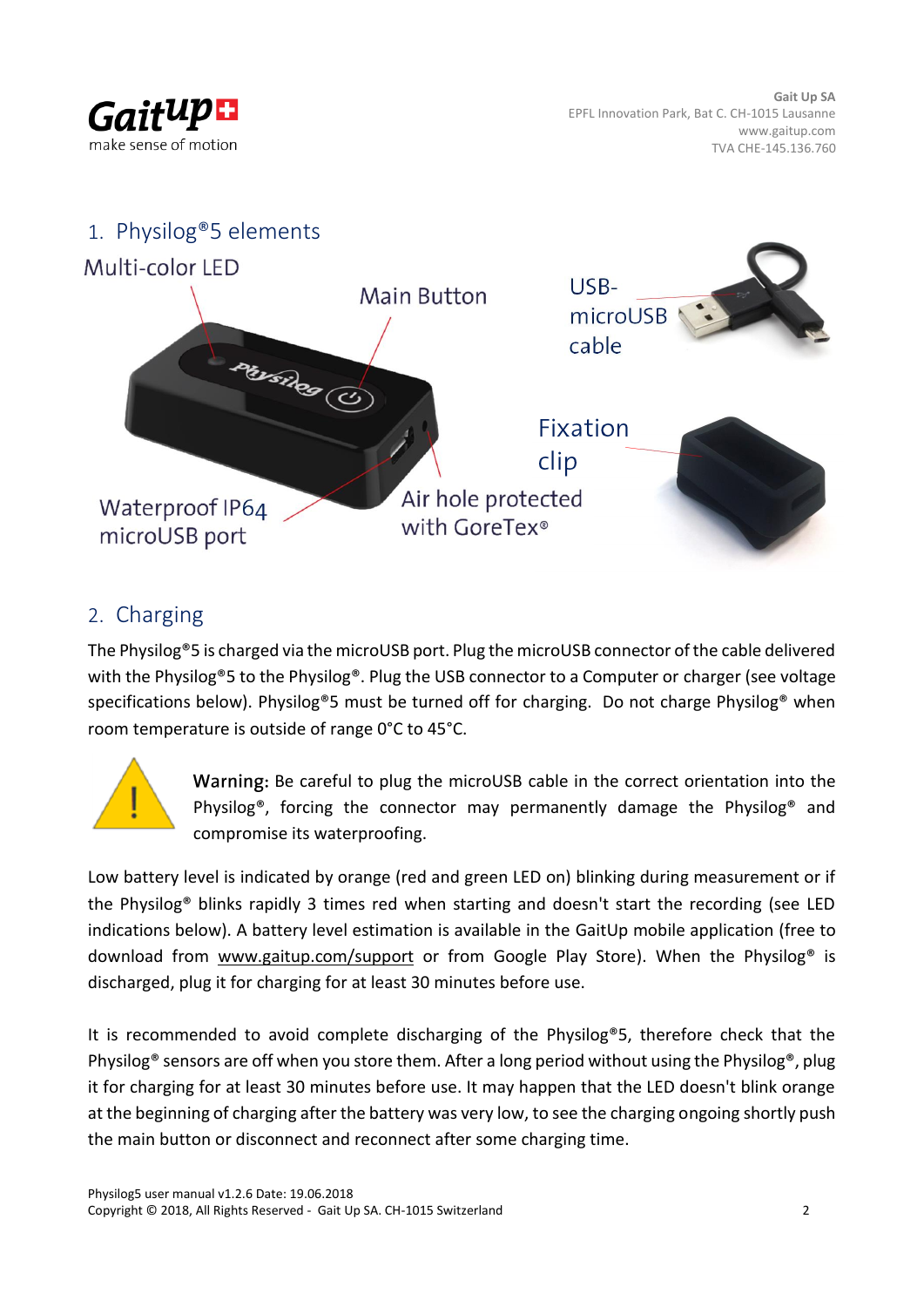

### Supply Voltage specifications

The Physilog® 5 should be charged using USB at 5V, 100mA. For charging, the ambient temperature must lie between 0°C and 45°C.

## <span id="page-2-0"></span>3. Recording with Physilog®5

<span id="page-2-1"></span>There are two ways to start and stop a measurement with the Physilog®5:

### 3.1.Standalone measurement

Press on the main button (for about 2 secs, until the green light turns off) to start the measurement. During measurement, the Physilog® blinks green.



Hold the main button for 3 seconds, until the light turns orange to stop the measurement. When the measurement has been concluded, the LED shortly blinks green three times.



### <span id="page-2-2"></span>3.2.Standalone synchronous measurement with multiple Physilog®5

## Starting from firmware version 1.1.0 (June 2017):

The Physilog®5 sensors synchronize regularly during the measurement. A network includes one single master sensor and several slave sensors (from one to as many as wished). Multiple sensor networks can be created by selecting a different radio channel. The network configuration is done via the Research ToolKit Desktop software (see RTK user manual for details) and is saved in the conf.bin file on each Physilog®5.

To perform a measurement with synchronized Physilog®5, turn on all sensors of the network with the main button (like for standalone measurement above) with short time intervals (all must be started within one minute). No precise order of starting the sensors is necessary. Each sensor starts recording data from start and once it is synchronized with the master sensor it will blink green synchronously with the master sensor. To stop the measurement, push the main button of the sensors until the LED turns orange, you can turn off the sensors in any order.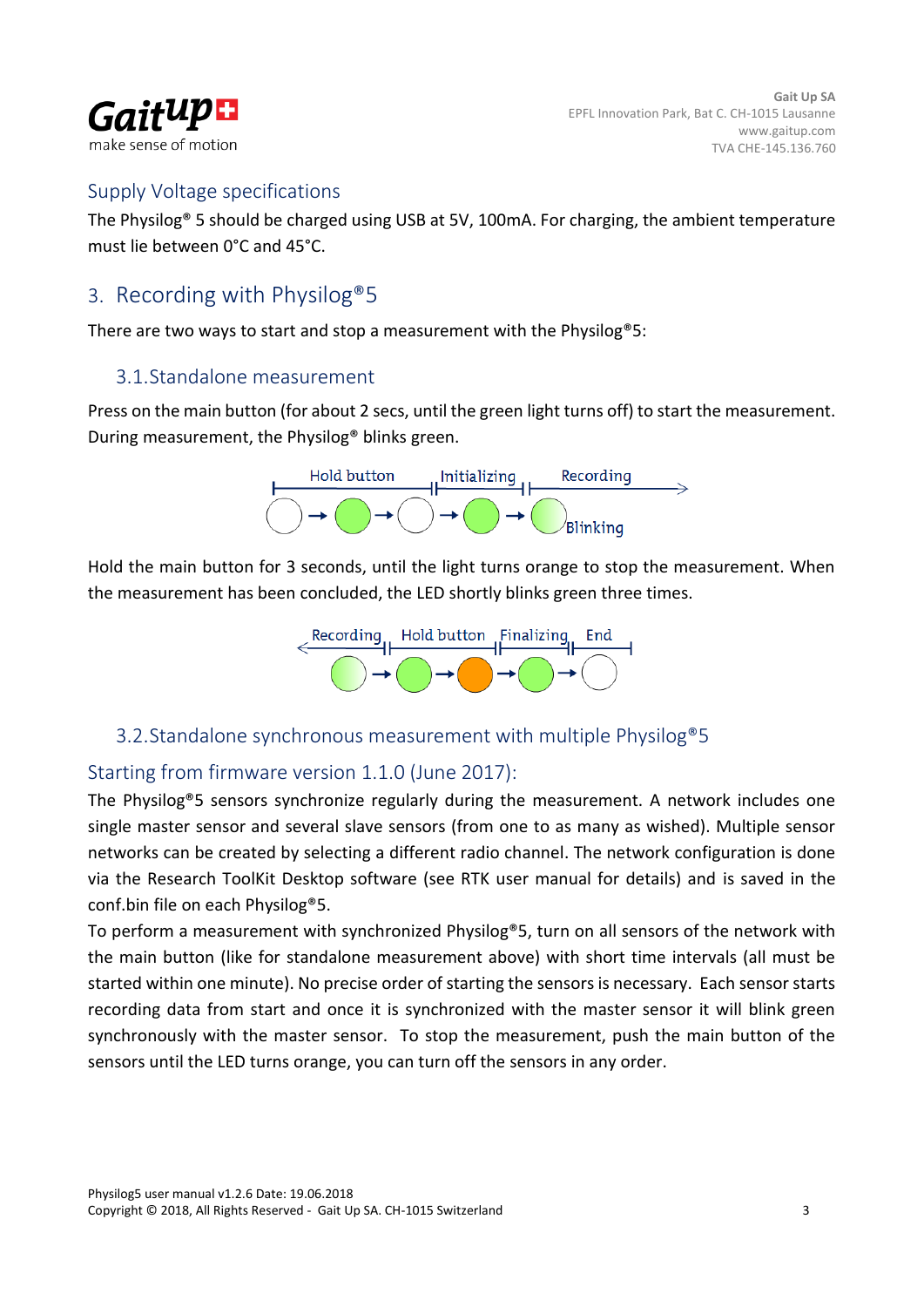

### Firmware before v1.1.0:

The Physilog®5 sensors synchronize automatically at start when they are correctly configured. Slave sensors contain a file named "slave.txt", the Master sensor doesn't have such a file. You can create and delete the "slave.txt" file as you need for your sensor network configuration. A sensor network can contain as many slave sensors as wished, but there must be a single Master sensor.

Multiple sensor networks can be created by selecting a different radio channel, therefore create a file called "radio.txt" and write a number between 2 and 80 inside the file (which sets the radio channel) and copy-paste it on all Physilog® (also the Master) that are part of a network. Each network should have a different radio channel in order to exclude cross-talk and one and only one Master per network must be defined.

To perform a measurement with synchronized Physilog®5 follow the steps below:

1) Start the sensors with the main button (like for standalone measurement above). One of the sensors (Master) will start to blink green, the others (Slaves) shine green and don't record until they receive the synchronization signal from the Master sensor.

2) Once the sensors are synchronized, they blink green synchronously with the Master sensor and record.

3) To stop the measurement, press the main button of the Slave sensors. They shine green until they have received the final synchronization information from the Master. The Master must be turned off as last, after all the Slave sensors have turned off the green LED.

To start a Slave sensor without receiving the signal from the Master, shortly press the main button when it is shining green, the sensor will start the measurement without being synchronized to other sensors. To stop slave sensors without waiting for Master synchronization, shortly press the main button again when the LED is shining green after turning off the recording.

## <span id="page-3-0"></span>3.3.Start measurement from Android application

The GaitUp companion Android application allows to start Physilog®5. Two modes are available in the application, for details refer to the user manual of the Android application. There is no need to pair your Physilog® with the tablet prior to Bluetooth communication, just select the Physilog® from the list in the app.

**Troubleshoot:** If a sensor is not detected by the tablet, shortly press the main button of the sensor to enter detection mode. If the sensor can still not be connected, check that it has enough battery and is not connected to another mobile device and if necessary ultimately do a reset of the sensor as explained in section 5.7 Troubleshoot.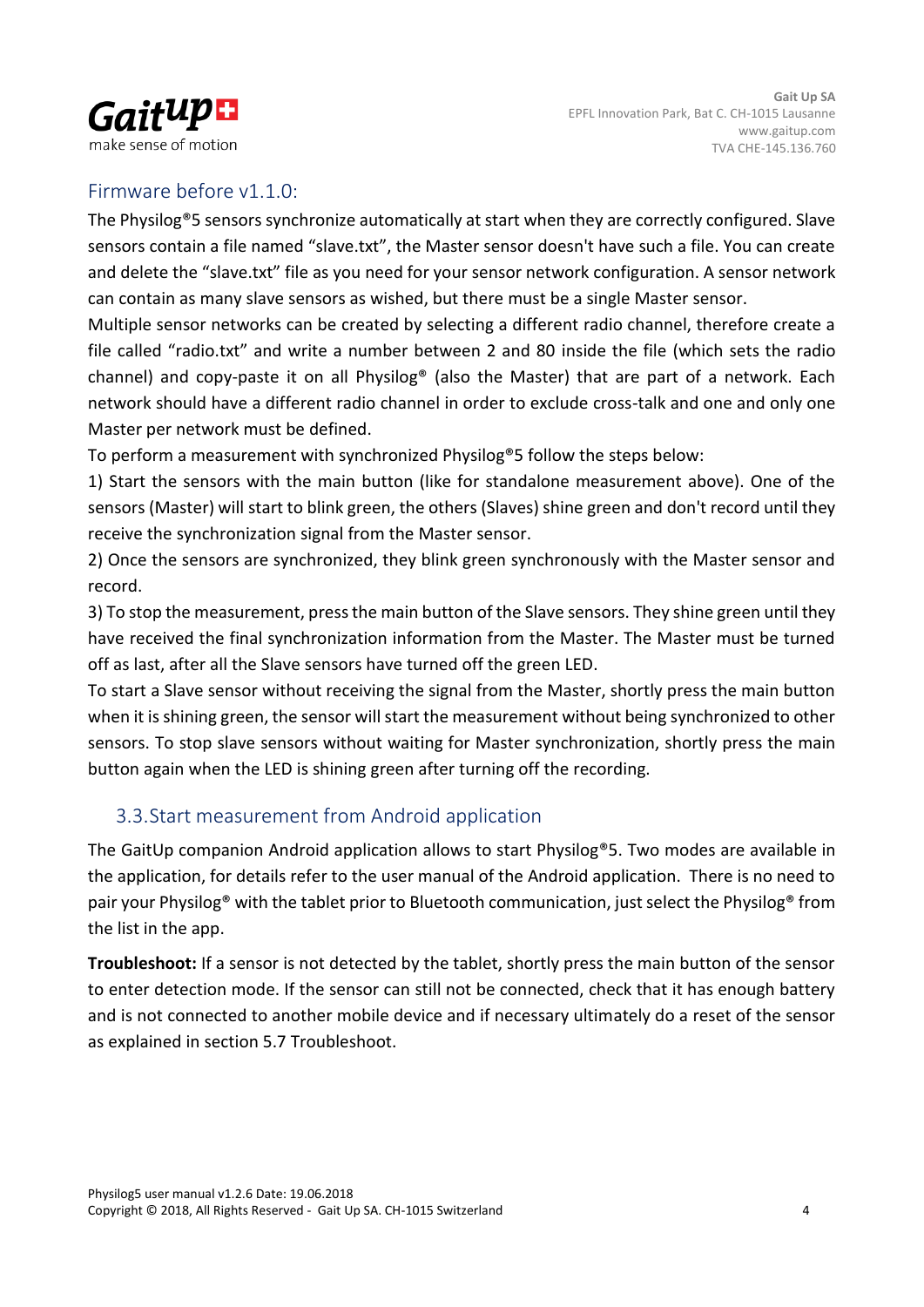

Briefly, the first mode one is called "**Physilog Measure**" and allows to start and stop data recording of the Physilog® of up to two sensors at the same time. When pushing the "Start measurement" button, the connected Physilog start recording and sending the data file to the tablet. When launching two Physilog®5 at the same time using the tablet application they can be synchronized in post-processing in Matlab.



The data is streamed to the tablet during the measurement. For high sampling frequencies (over 64Hz) and multiple Physilog<sup>®</sup>, the data transfer encounters some delay and remaining data is transferred after the end of the measurement.

Data saved on the tablet only contains accelerometer and gyroscope data, even if the barometer was turned on. The original data with all sensors is saved on the Physilog®.

During the measurement, the Physilog®5 blinks green where each blink is made of two short flashes. To stop the measurement, click on the "Stop measurement" button in the application. In case the sensors have not sent all data to the tablet during the measurement, they twinkle orange to show that data transfer is still ongoing. The tablet application shows the percentage of the file already transferred.



The second mode is called "**Physilog Visualize**", it can be used to check if the sensor's data looks as expected. Up to 4 sensors can be connected to the application at the same time for this mode. The "Physilog Visualize" starts displaying data from connected sensors automatically (no start button). It does not store the data, neither on the tablet nor on the Physilog®. During the measurement, the Physilog®5 blink green where each blink is made of two short flashes. To stop data streaming either disconnect the sensor or exit this part of the application.



**Note:** Bluetooth 4.0 or higher is required on the mobile device to be able to communicate with Physilog®5.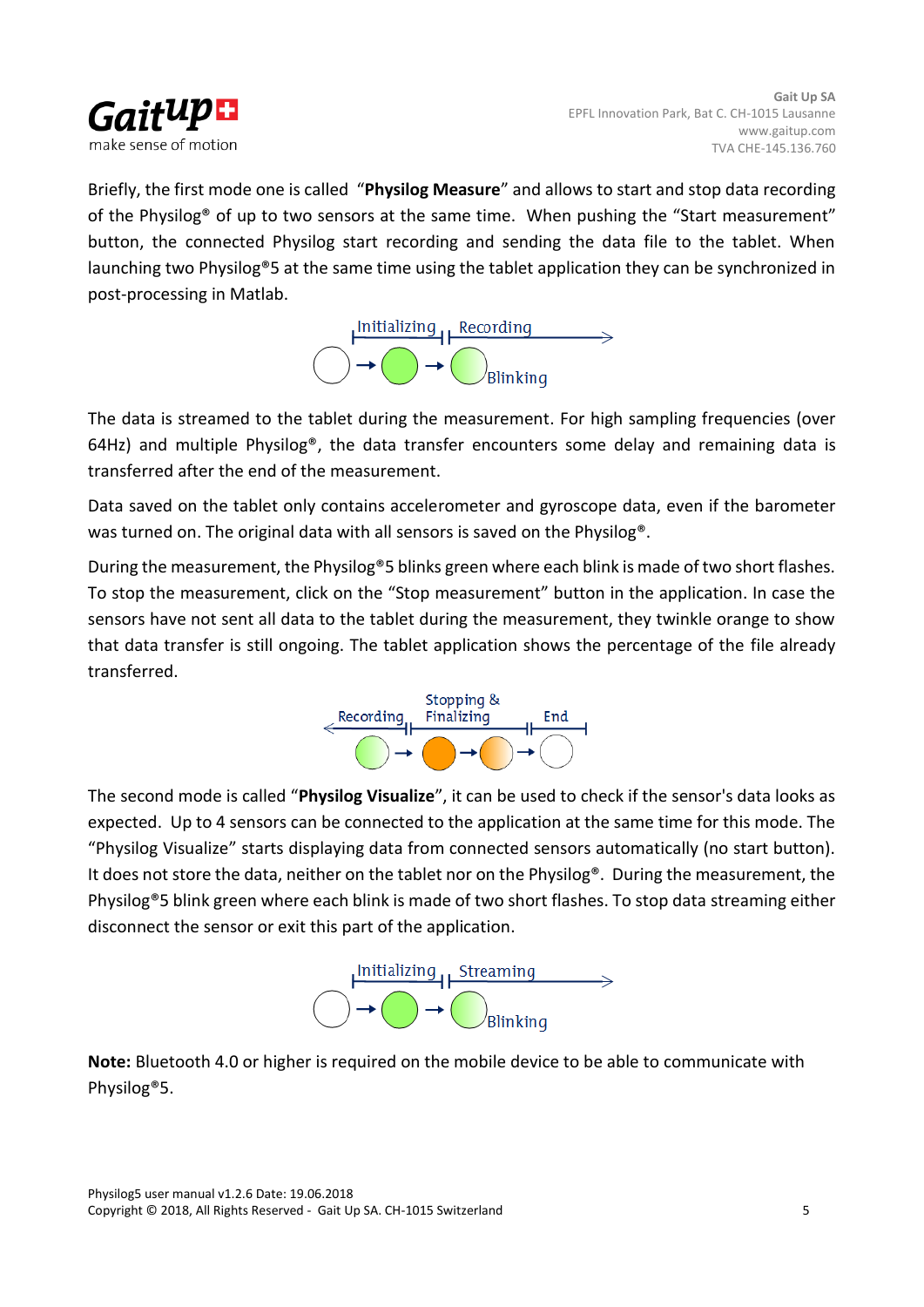

# <span id="page-5-0"></span>4. Data Analysis

Physilog® always saves raw data on its internal memory, except when streaming the data live via Bluetooth in the "Physilog Visualize" part of the app. Users have access to the raw data through companion software called Research ToolKit (RTK). The RTK is available for computer (PC and Mac). Functions to read raw data inside MATLAB® are also available. Please refer to the RTK user manual for more details.

## USB data transfer

Data saved on the SD card inside the Physilog® can be accessed using USB data transfer. Therefore, plug the USB cable to the Physilog® and a computer. The Physilog®5 connects to the computer almost instantaneously and files can be accessed. One file for each measurement is created and files are stored in folders depending on creation date (DD\_MM\_YY for firmware v1.1.0 and YY\_MM\_DD for firmware v1.2.2 upwards). The file name is composed of a file number (increasing from 1 to 999), the body location (as defined in the configuration, f.ex. 'LF') and the sensor serial number. Copypaste the files to your computer for analysis. From here you can also rename folders and files or delete the files from Physilog®'s memory.

Warning: Do not remove the conf.bin file which contains the configuration information, otherwise the Physilog® will not record any data. If this happens, recreate a configuration using the Research ToolKit or contact Gait Up support. For firmware v1.1.0 upwards, a default configuration based on original configuration is created to compensate the removal of the conf.bin file.

## <span id="page-5-1"></span>5. Practical Considerations

### <span id="page-5-2"></span>5.1.Fixation

The Physilog®5 comes with a fixation clip as default attachment accessory. Additional clips and elastic straps with Velcro patches to stick onto the Physilog® can be purchased from Gait Up's online shop (shop.gaitup.com).

## <span id="page-5-3"></span>5.2.Handling / Maintenance

Physilog®5 should be handled carefully. In particular, it should not receive shocks, such as fall, crushing, being hit etc. Do not press too hard on the on/off button, this can damage the button.



**Warning:** Do not use or charge the Physilog® if the sensor or its case is damaged. Contact Gait Up about what further action is needed when the case is damaged. In case the battery is damaged, immediately move the device away from flammable materials and contact Gait Up's customer support.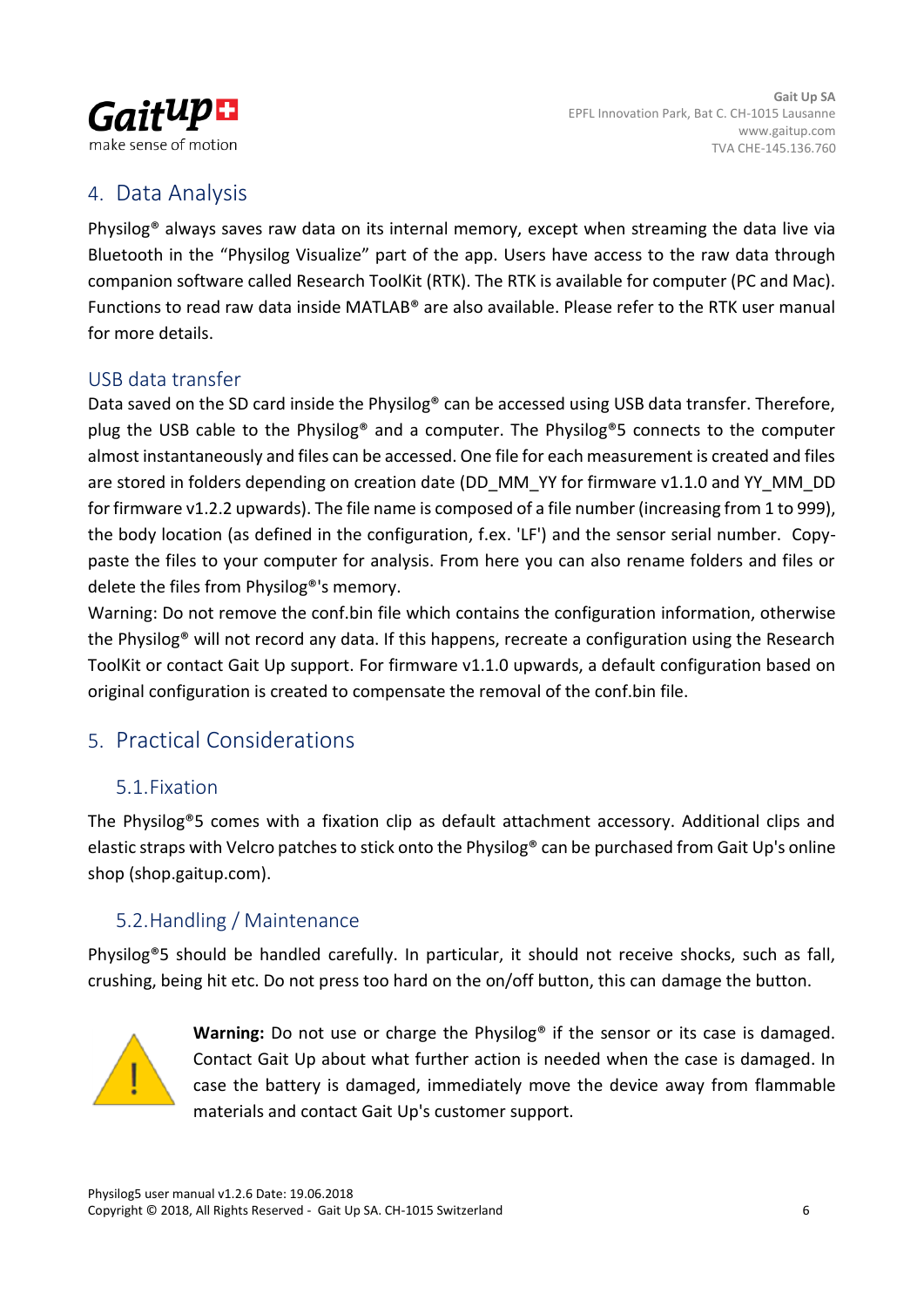

- To benefit from the maximal battery life, fully charge Physilog® sensors before doing measurements (LED shines green when connected to computer or charger, you can also check with the App).
- Copy trial recordings to your computer: Physilog® is not the best place to keep important data.
- Physilog®5 can be used outside. But do not use Physilog®5 to measure water-sport activities without additional waterproofing.
- Do not introduce pointy objects into the small hole besides the USB entry, this irreversibly damages the waterproofing of the sensor.
- Storage: Store in a cool ( $0^{\circ}$ C  $30^{\circ}$ C) and dry place. The provided box is the perfect place for your sensor.
- Cleaning: Sensors can be cleaned gently using alcohol wipes. Before you clean the device make sure it is turned off and disconnect all cables. Alcohol used in excess may damage the sensor's waterproofing. Make sure to use wipes and not put liquid alcohol directly on the sensor.
- Sensors do not need yearly recalibration.
- Do not throw Physilog® sensors in the normal trash, dispose of it properly considering local laws and rules about electronic waste and batteries. Contact Gait Up's customer support for more information about elimination of Physilog®.
- Make sure to know which Physilog® file corresponds to which trial for your analysis First digits of file name are automatically incremented for each day of measurement (exceeding 999 resets the increment back to 1). Note that date of file generation (recorded between one start and stop of the Physilog®) is visible in the XLS or CSV file and the Matlab structure "header". If you wish to adapt internal date and time of the Physilog®, read section below.
- Do not remove the "conf.bin" file from the Physilog, otherwise it will create empty files (no sensor activated). If this happens, recreate a configuration in the Research ToolKit software or contact Gait Up's customer support. For firmware v1.1.0 upwards, a default configuration based on original configuration is created to compensate the removal of the conf.bin file.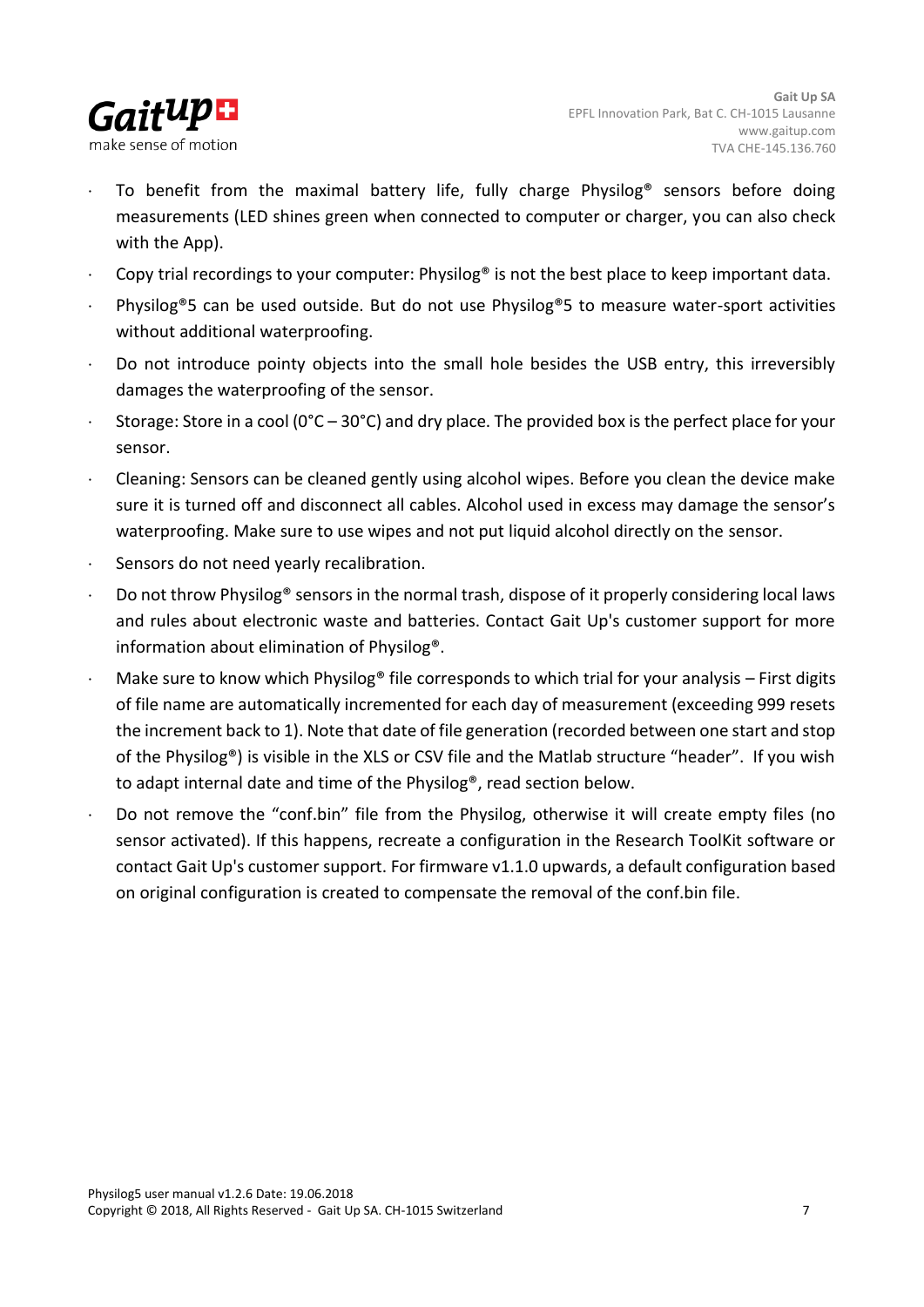

### Safety information

- Physilog®5 includes a lithium battery. This battery may only be charged over a limited temperature range. Never attempt to dock or charge your Physilog® when the temperature is outside of the range of 0 to 45°C.
- Physilog®5 should be charged through USB connection with a computer. An external charger may be used; note that no charger is provided by Gait Up. Gait Up declines any responsibility due to charger usage.
- Supply voltage should be as follows: DC, 5V. Current consumption is 100mA. All external circuits connected to the Physilog®5 should be «Safety Extra Low Voltage» and «limited Power Sources» circuits as described in the following standards: IEC60950-1:2005+/A1:2010 & EN60950-1:2006+/A11:2009+/A1:2010+/A12:2011

### Warnhinweise:

- Physilog®5 enthält eine Lithium Batterie. Die Batterie soll nur in einer definierten Temperaturspanne aufgeladen werden. Versuchen Sie nie Ihren Physilog® an den Computer anzuschliessen oder aufzuladen, wenn die Aussentemperatur nicht zwischen 0°C und 45°C ist.
- Sensoren sollen durch eine USB Verbindung mit einem Computer aufgeladen werden. Ein externes Ladegerät kann benutzt werden; Gait Up empfiehlt und liefert aber kein externes Ladegerät. Gait Up übernimmt keine Haftung falls ein Ladegerät gebraucht wird.
- Die erlaubte Netzspannung ist: DC, 5V. Stromaufnahme beträgt 100mA. Alle an den Physilog®5 angeschlossenen externe Stromkreise sollen die «Sicherheitskleinspannung" und "mit begrenzter Leistung" Regeln erfüllen, die in den folgenden Normen beschrieben sind: IEC60950-1:2005+/A1:2010 und EN60950- 1:2006+/A11:2009+/A1:2010+/A12:2011

## Informations relatives à la sécurité:

- Physilog®5 contient une batterie au lithium. La batterie ne doit être chargée que si la température extérieure est dans les limites définies. N'essayez jamais de connecter ou charger votre Physilog®5 si la température ambiante est en dehors des limites de 0 à 45°C.
- Physilog®5 doit être chargé par une connexion USB avec un ordinateur. Un chargeur externe peut être utilisé; mais Gait Up ne livre et ne recommande pas de chargeur. Gait Up refuse toute responsabilité liée à l'utilisation d'un chargeur externe.
- La tension de réseau devrait être: DC, 5V. La consommation de courant est de 100mA. Tout circuits connectés à Physilog®5 doivent être «très basse tension de protection» et «source à tension limité» comme décrit dans les normes suivantes: IEC60950-1:2005+/A1:2010 et EN60950-1:2006+/A11:2009+/A1:2010+/A12:2011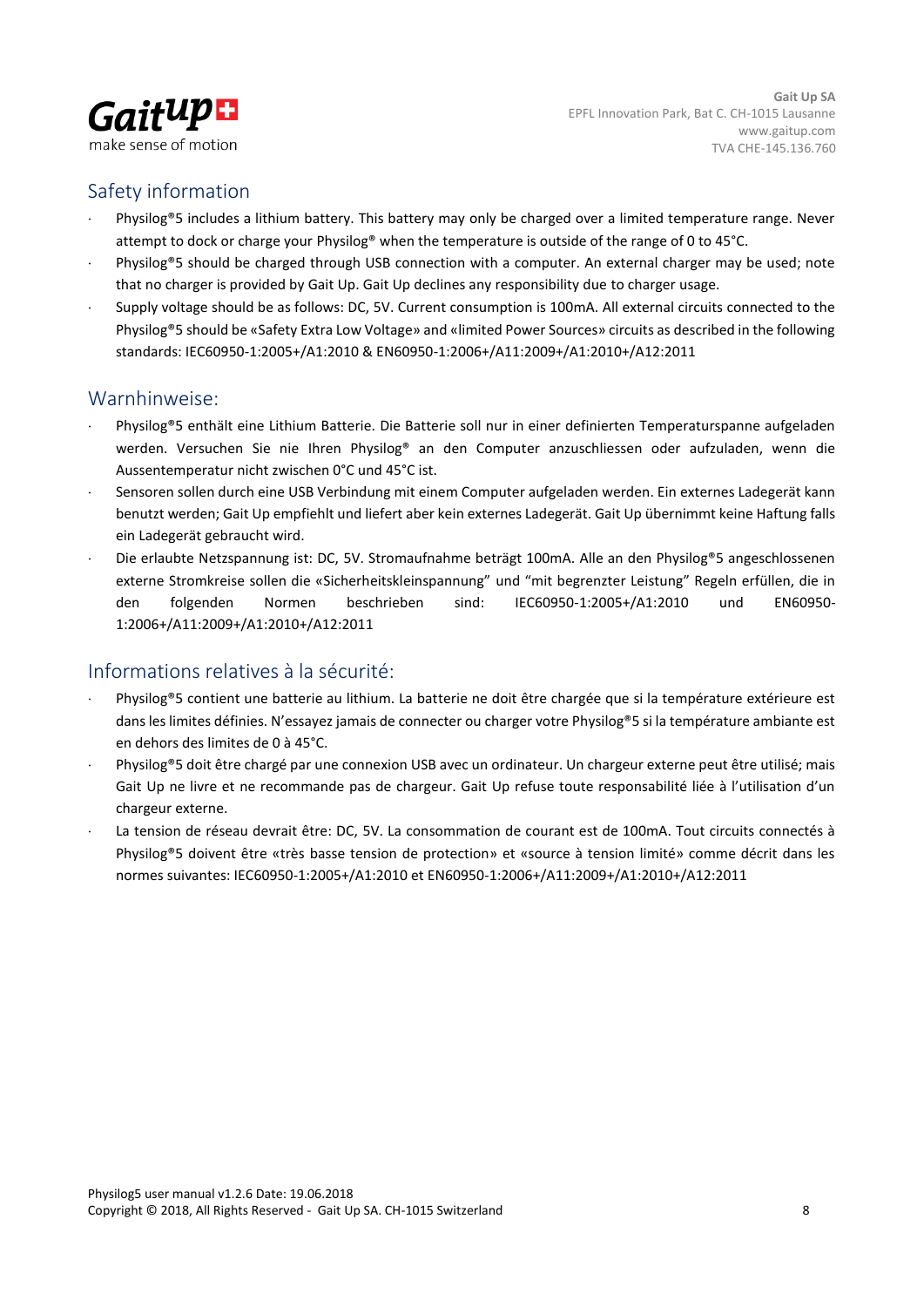

## <span id="page-8-0"></span>5.3.How to update Date and Time of the Physilog®5

### Via computer:

- Create a new text file on the Desktop of your computer or directly on the Physilog® sensor (on Windows: right click, new>text file, on Mac: open text editor and save file as textfile)
- Leave it empty and rename it to TIME (complete name with file extension: TIME.txt)
- Copy-paste the file to the Physilog® if you saved it on the Desktop
- Disconnect the Physilog® from the computer to update the time and date to the hour when the file has been created

Create a new text file each time you update the date, do not just rename or modify an existing TIME.txt file (TIME.txt file previously created will update to the date it was created, so in the past). The TIME.txt file will disappear from Physilog's memory when disconnecting the Physilog® from the computer, therefore it is normal to not find it the next time you open the Physilog® on the computer.

### Via Android application:

Connect the Physilog® to the Android companion application inside the "Physilog Measure" mode. Start a short measurement from the app, you can stop the measurement as soon as the stop button is available. Wait until the file transfer is finished and the app shows the green checkmark. Then disconnect the sensors or completely quit the app.

## <span id="page-8-1"></span>5.4.How to update firmware of Physilog®5 with nRF Connect

The firmware is updated via Bluetooth. Therefore, install the nRF application on a mobile or tablet (Android or iOS) and follow the steps below. It may be necessary to install a file manager application in addition to the nRF app to be able to select the firmware file from a chosen location of file storage on your device.

### Android

- Install the "nRF Connect for Mobile" app on the Android device
- Download the latest firmware version from the email to the Android device
- Open the nRF Connect app and enable all necessary permissions (Bluetooth and Position, see pictures below)
- Go to Scanner tab and scan for surrounding Physilog (shortly push the main button of the Physilog®5 to enter detection mode)
- Select connect of one Physilog®5 sensor in the list
- Plug the selected Physilog to a power source to be sure to have enough battery to perform the update

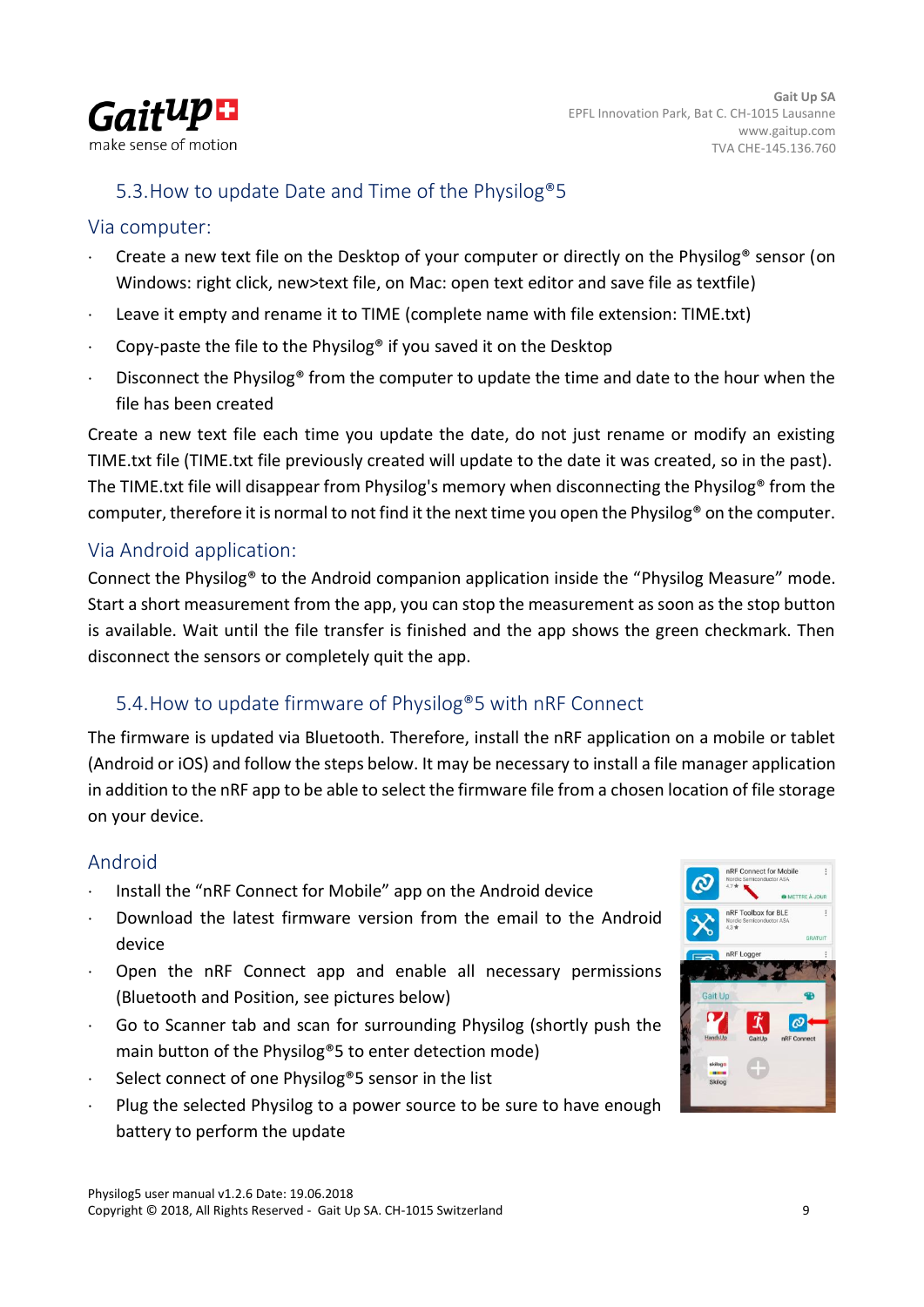

- In the top right corner of the app click on the DFU button (on the right of "Disconnect") and select "Distribution Packet (ZIP)" from the proposed options
- Get the new firmware file from where it was downloaded
- Wait until the graph in the app has shown that 100% of the firmware was transferred, this may take some minutes
- Disconnect the Physilog® by clicking on "Disconnect" and close the tab of the Physilog®5
- For firmware versions before v1.2.2 you need to do a reset of the Physilog® (hold the main button until the LED shines orange, blinks red and then stops)
- Plug the Physilog<sup>®</sup> to the computer and update the date and time (see above)

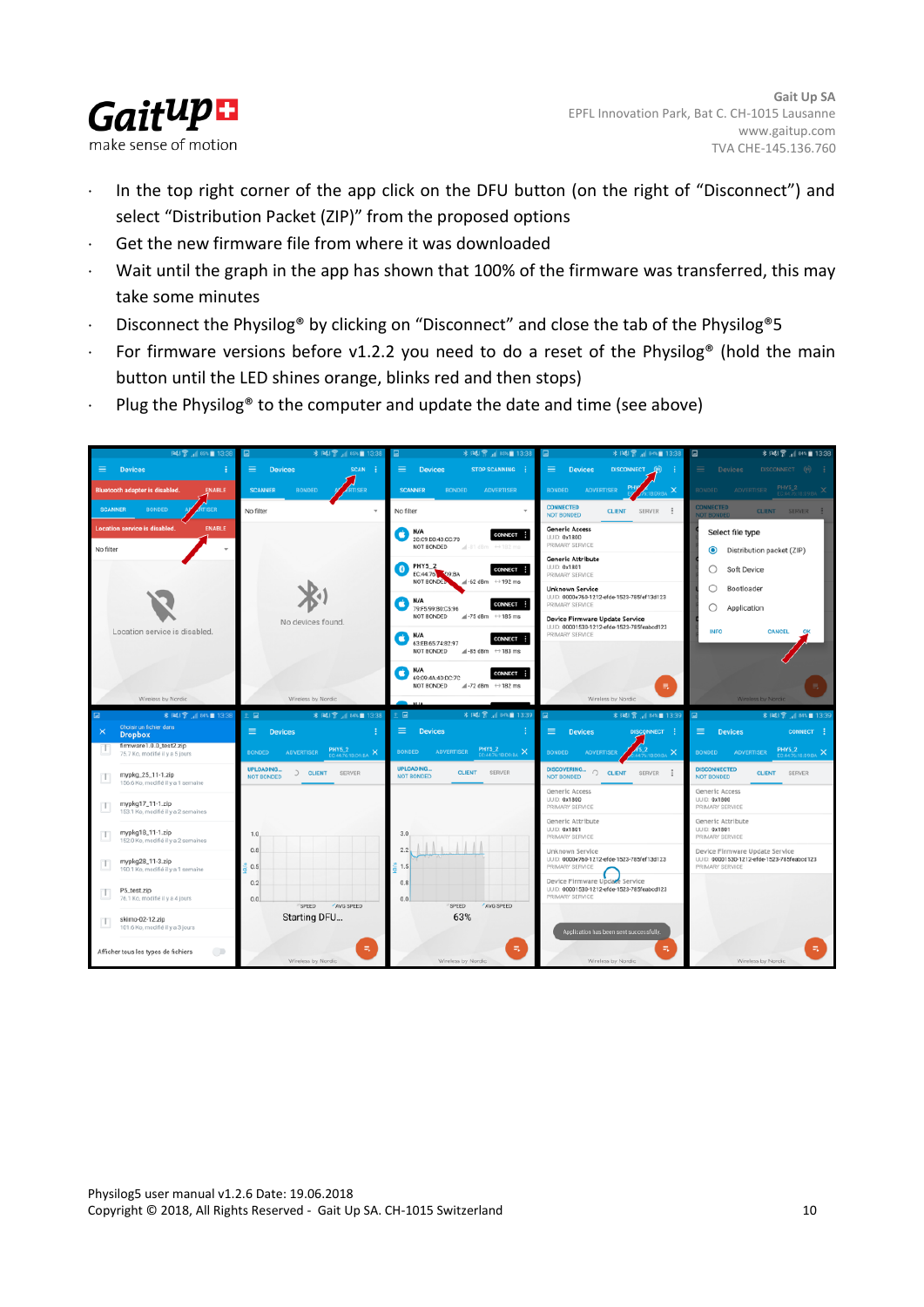

### iOS

- Install the "nRF Toolbox" on the iOS device
- $\cdot$  Download the latest firmware version from the email to the iOS device
- Add the downloaded firmware to nRF Toolbox by connecting the iOS device to the computer:
- Open iTunes and select your phone
- Select the "Apps" tab on the left and scroll down
- Under "File Sharing" select the nRF Toolbox app and add the Firmware file to the Documents list
- Click on "Done" and disconnect phone from computer
- Open the nRF Connect app on the iOS device and enable Buetooth
- $\cdot$  Open DFU option of the app
- Click on "Select File" and go to the tab "user files" where you find the firmware added to the app earlier
- Shortly push the main button of the Physilog®5 to enter detection mode
- Click on "Select device" button and look for surrounding Physilog
- Select connect of one Physilog®5 sensors in the list
- Plug the selected Physilog to a power source to be sure to have enough battery to perform the update
- Click on "Upload" and wait until the percentage has arrived at 100%, this may take some minutes
- For firmware versions before v1.2.2 you need to do a reset of the Physilog<sup>®</sup> (hold the main button until the LED shines orange, blinks red and then stops)
- Plug the Physilog<sup>®</sup> to the computer and update the date and time (see above)

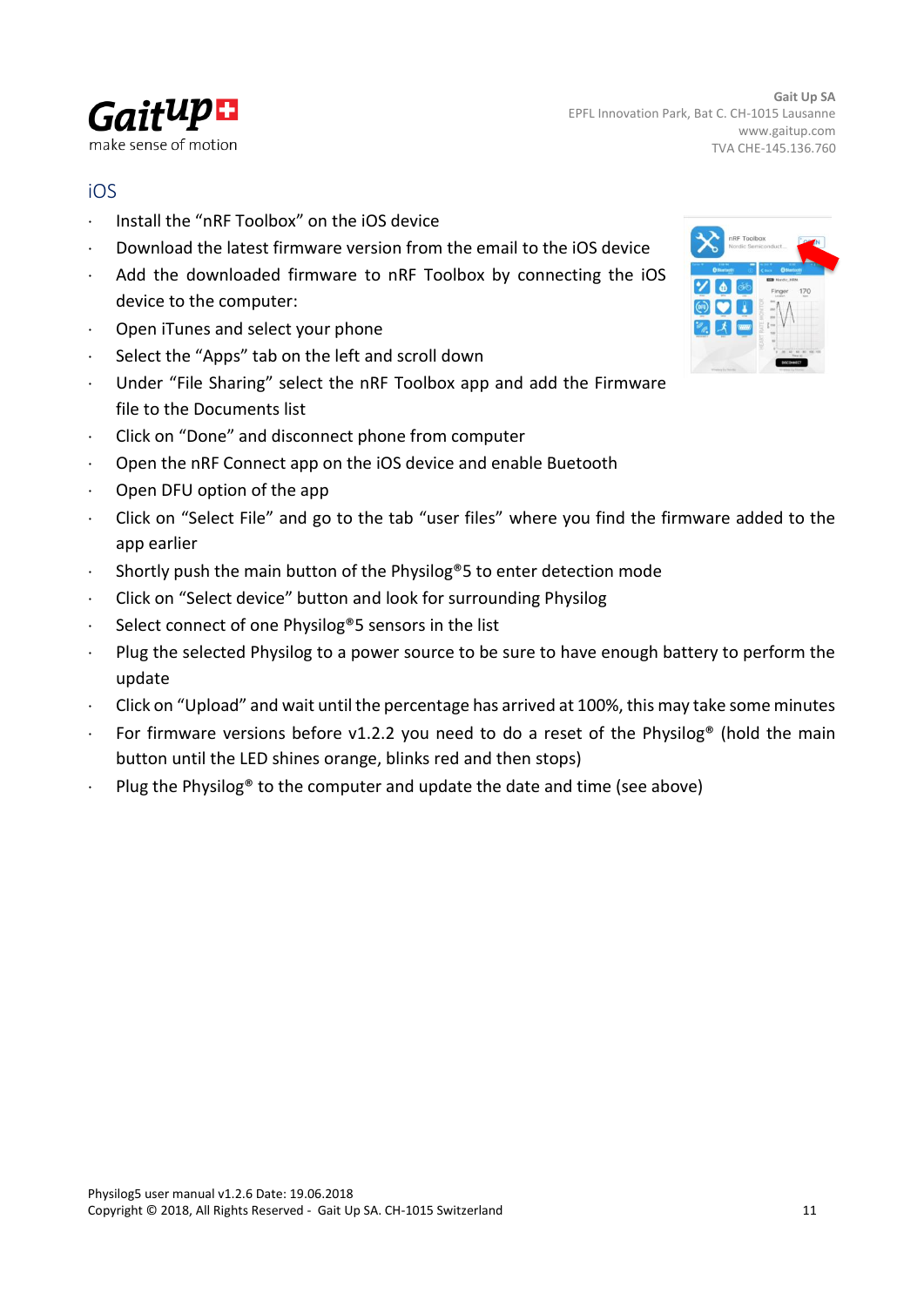

## <span id="page-11-0"></span>5.5.Sensor specifications

| Component                            | Manufacturer                    | <b>Remarks</b>                                                                          |
|--------------------------------------|---------------------------------|-----------------------------------------------------------------------------------------|
| <b>Inertial Sensors</b>              | <b>STMicroelectronics</b>       | 3D Accelerometer up to 16g<br>3D Gyroscope up to 2000°/s                                |
| <b>Ambient Sensor</b>                | <b>STMicroelectronics</b>       | Barometric altitude from 260 to 1260 hPa<br>Temperature sensor accuracy of +/-1.5°C     |
| Radio Chip                           | Nordic Semiconductors           | Multi-standard: Bluetooth Low Energy (BLE), Ant+,<br>and Near field communication (NFC) |
| <b>Internal Memory</b>               | Apacer                          | Class 10 microSD Card, 8Gb                                                              |
| Microcontroller                      | Nordic Semiconductors           | ARM® Cortex® M4 with floating-point for on-board<br>processing                          |
| Micro-usb interface                  | Amphenol FCI & Microchip        | Waterproof IP64, with dedicated chip for fast data<br>transfer. High-speed USB 2.0      |
| Battery                              | Renata                          | Lithium Ion Polymer Accumulators 3.7V 140mAh                                            |
| <b>Plastic Enclosure</b>             | ABS Polylac <sup>®</sup> PA-757 | Biocompatible with bi-color LED and 8mm button                                          |
| <b>Operating Temperature</b>         |                                 | From-20 $^{\circ}$ to 45 $^{\circ}$ C                                                   |
| Assembly                             | Locatis Electronics SA (CH)     | Weight 11 grams<br>Dimensions 26,5 x 47,5 x 10 mm                                       |
| <b>Extension Board</b><br>(optional) | Ublox<br>Melexis                | Low-power GPS/GNSS module<br>High-quality 3D Magnetometer                               |

Component Manufacturer Remarks

#### 3D orientation

3D orientation of the sensor is calculated on-board during the measurement when in streaming mode (sensor started through "Physilog Visualize"). A 3D model of the Physilog®5 which indicates its orientation can be displayed in the companion app for illustration purposes. The Matlab function to read the .BIN file has the option to output the quaternions and Euler angles.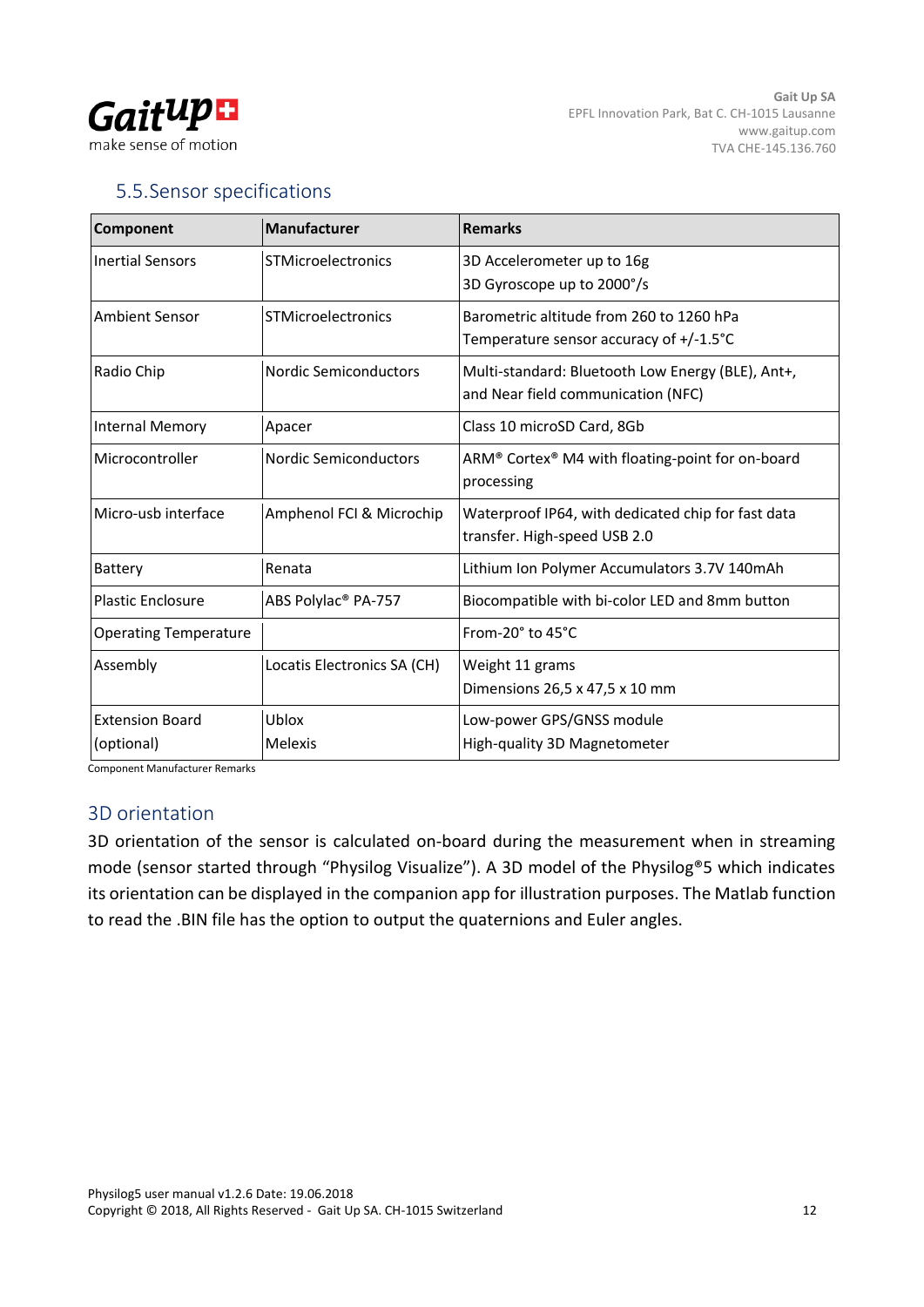

### <span id="page-12-0"></span>5.6.Battery autonomy estimations

|                     | <b>Measuring channels</b> |                               | <b>Radio settings</b>              | <b>Firmware</b><br>version | Approx.<br>Autonomy* |
|---------------------|---------------------------|-------------------------------|------------------------------------|----------------------------|----------------------|
| 3D<br>Accelerometer | 3D Gyroscope              | <b>Barometric</b><br>pressure | Master / slave /<br>no radio       | Version (release<br>date)  | <b>Hours</b>         |
| 256Hz               | 256Hz                     | 64Hz                          |                                    | 1.0.2<br>(02.03.2017)      | 18h                  |
| 128Hz               | 128Hz                     | 64Hz                          | Master / slave<br>pairs / no radio | 1.1.0<br>(14.06.2017)      | 20h                  |
| 128Hz               | 128Hz                     | 64Hz                          | Slave without<br>master            | 1.1.0<br>(14.06.2017)      | 10 <sub>h</sub>      |
| 256Hz               | 256Hz                     | 64Hz                          | Master / slave<br>pairs / no radio | 1.1.0<br>(14.06.2017)      | 18h                  |
| 256Hz               | 256Hz                     | 64Hz                          | Slave without<br>master            | 1.1.0<br>(14.06.2017)      | 10 <sub>h</sub>      |
| 512Hz               | 512Hz                     | 64Hz                          | Master / slave<br>pairs / no radio | 1.1.0<br>(14.06.2017)      | 15h                  |
| 512Hz               | 512Hz                     | 64Hz                          | Slave without<br>master            | 1.1.0<br>(14.06.2017)      | 10h                  |

<span id="page-12-1"></span>\*Autonomy measured at room temperature

## 5.7.Troubleshoot

### Soft reset

The soft reset is the manipulation which can be done if the Physilog® is not working properly. To do a soft reset, hold the main button for 15 seconds. The LED shines green, turns off and finally blinks red/orange and then stops. If the problem persists, fill out the contact form on the support page [\(www.gaitup.com/support\)](http://www.gaitup.com/support) or write an email to: contact@gaitup.com. Please indicate Physilog® serial number and describe the problem in as much detail as possible (number of red blinks, last manipulation, firmware version etc.).

### Hard reset

If the soft reset doesn't allow to recover Physilog®, a hard reset is necessary. A hard reset is done when the sensor's battery goes completely out (few days to several weeks depending on firmware version and charging state). To force a hard reset, introduce a thin item (like the end of a paperclip) into the hole besides the USB entry and gently press until you feel a button pressed inside the sensor. W**arning:** This manipulation destroys the waterproofing membrane and the sensor is therefore no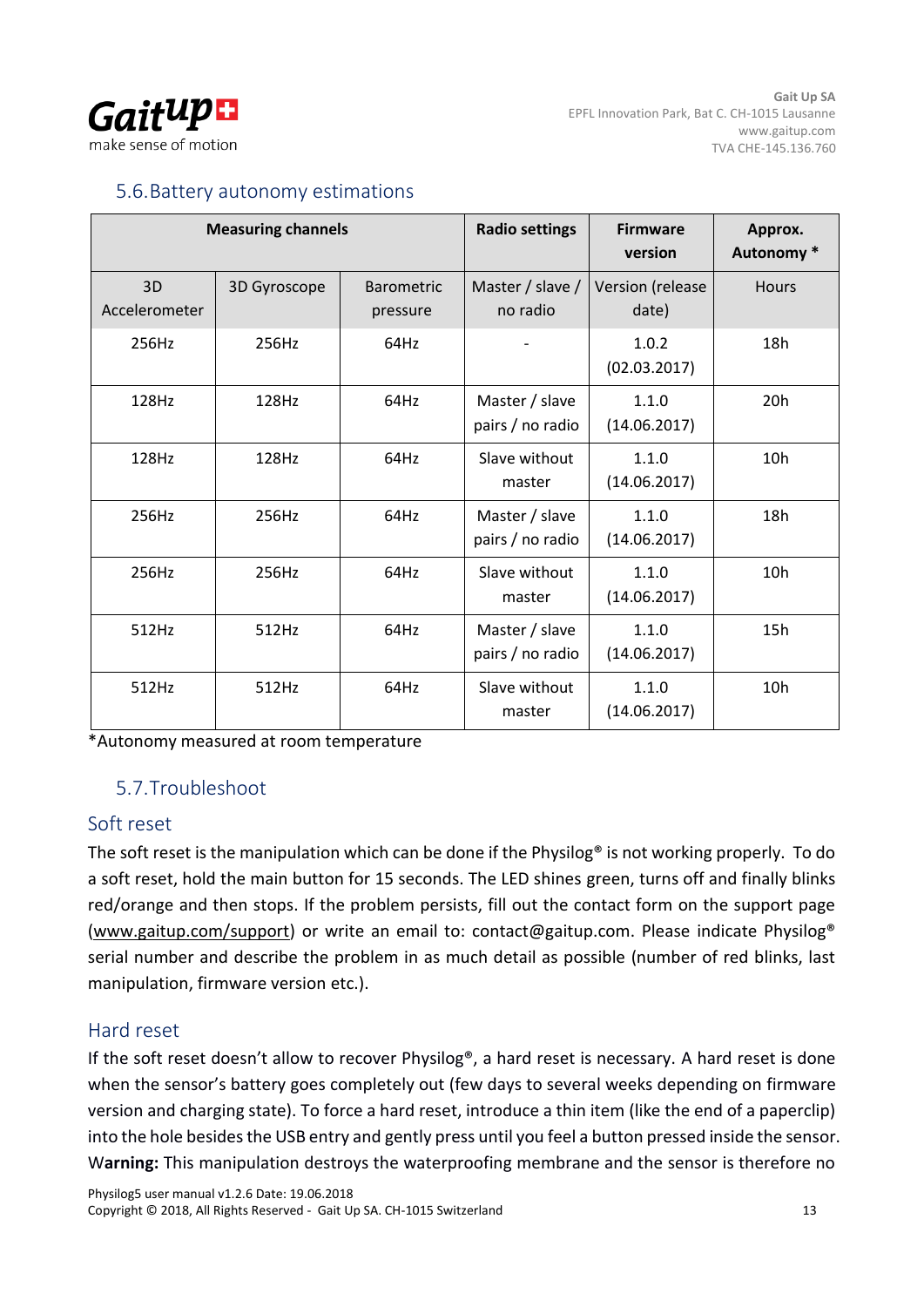

longer waterproof. The forced hard reset is the ultimate way to make Physilog® responsive again, it should only be used in desperate cases. Before you apply it, let the sensor rest for 5 minutes (especially if the sensor is unresponsive due to a problem during a firmware update) and be sure that the sensor is not unresponsive due to completely discharged battery.

#### LED indications

| <b>Situation</b>                           | <b>Description</b>                    | <b>Meaning</b>                                                                                                 |
|--------------------------------------------|---------------------------------------|----------------------------------------------------------------------------------------------------------------|
| Connected via USB                          | Green continuous                      | Fully charged                                                                                                  |
|                                            | Orange blinking                       | Charging                                                                                                       |
|                                            | Multicolor blinking                   | Data transfer                                                                                                  |
|                                            | Red continuous                        | Error 1                                                                                                        |
| During                                     | standalone Green blinking             | Measuring                                                                                                      |
| measurement                                | Green continuous                      | Waiting for synchronization                                                                                    |
|                                            | Orange blinking                       | Low battery                                                                                                    |
| During                                     | Green blinking (2 flashes per blink)  | Measuring and sending data to application                                                                      |
| measurement<br>started from<br>application | Orange blinking (2 flashes per blink) | Measuring, connection to application to send<br>data lost                                                      |
|                                            | per blink)                            | Green/orange blinking (1 green, 1 orange flash   Measuring and sending data to application with<br>low battery |
| <b>Error indications</b>                   | 2 rapid red blinks                    | Error <sub>2</sub>                                                                                             |
|                                            | 3 rapid red blinks                    | Error 3                                                                                                        |
|                                            | 4 rapid red blinks                    | Error 4                                                                                                        |
|                                            | 5 rapid red blinks                    | Error 5                                                                                                        |
|                                            | 6 rapid red blinks                    | Error <sub>6</sub>                                                                                             |

### Troubleshoot for error indications

| <b>Error Type*</b> | <b>Troubleshoot</b>                 |
|--------------------|-------------------------------------|
| Error 1            | Disconnect and replug the Physilog® |
| Error 2            | Contact Gait Up                     |
| Error 3            | Charge the Physilog <sup>®</sup>    |
| Error 4            | Contact Gait Up                     |
| Error 5            | Contact Gait Up                     |
| Error 6            | Empty the memory card               |

\*see LED indication above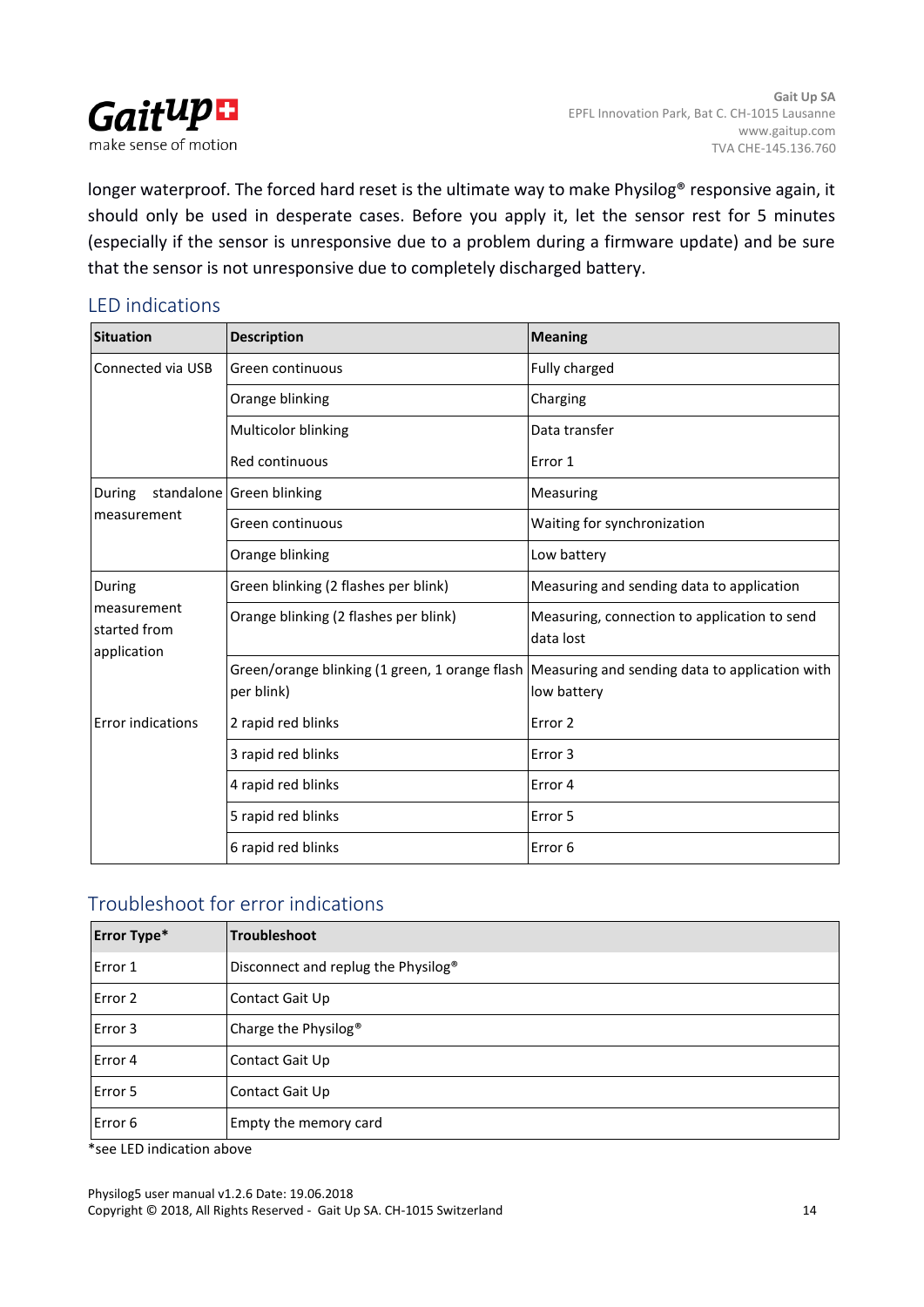

## <span id="page-14-0"></span>6. Limited Warranty & Support Policy

#### Warranty:

Gait Up offers 12 months parts and labour on Physilog® starting from the date of delivery. If within one year from the date of delivery to the customer the equipment does not comply with the foregoing Limited warranty, Gait Up will at Gait Up's option, repair, replace or refund the purchase price of the defective equipment free of charge to the customer. Customers requesting repair, replacement or refund are required to ship, the Physilog® to Gait Up. As a condition of this warranty, customers must contact Gait Up's customer service for instructions on and approval of shipment prior to returning any defective Physilog®. The warranty shall not apply to any product or component thereof which has been repaired or altered by anyone other than Gait Up in any manner so as, in Gait Up's judgement, to affect its service ability, or any product been subject to alteration, accident, misuse, abuse, neglect or abnormal wear. Gait up warrants solely to the original purchaser (customer). Only the terms expressed in this warranty shall apply and no distributor, corporation or individual is authorized to amend, modify or extend this warranty in any way.

Gait Up shall have no liability for any consequential, incidental or special damages by reason of any act or omission or arising out of or in connection with the equipment or its rental, delivery, installation, maintenance, operation, performance or use, including without limitation any loss of use, lost revenue, lost profits or a cost associated with downtime. The obligations contained in this paragraph continue beyond the term of this limited warranty.

Physilog® and Gait Analysis Software are not considered as proper Medical Devices, since they do not support directly diagnosis, but they provide data which have to be analysed and approved by medical doctors for them to make their diagnosis. Reclamations regarding medical devices will not be considered.

### Support Policy:

Support does not include:

- support for 3rd party hardware, software, mailing lists or web content
- writing or debugging customer applications and deployments
- detailed explanations of the engineering principles behind our software and hardware
- support for systemic problems beyond the scope of the actual Physilog® and existing systems software (IT issues, computer operation)
- support for customers whose conduct fails to meet professional standards

Occasionally we engage in more interactive support or consulting. Interactive support is a customer courtesy and is provided at Gait Up's discretion. It does not invalidate the support policy described above. There is no guarantee of performance, timeliness, or establishment of a continuous support relationship. Consulting is subject to acceptance of a formal statement of work.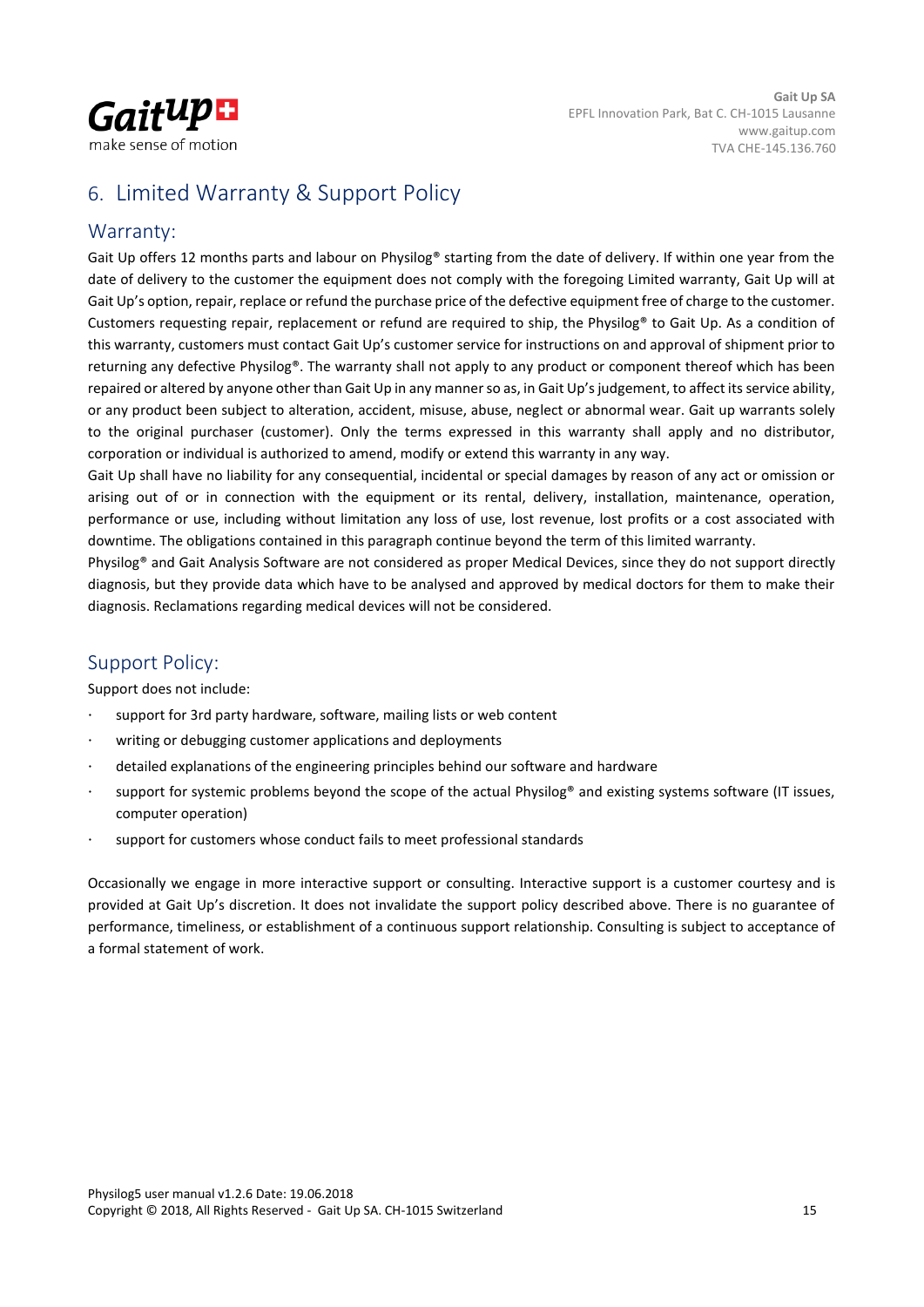

# <span id="page-15-0"></span>7. Certification claims

#### IC statement

Under Industry Canada regulations, this radio transmitter may only operate using an antenna of a type and maximum (or lesser) gain approved for the transmitter by Industry Canada. To reduce potential radio interference to other users, the antenna type and its gain should be so chosen that the equivalent isotropically radiated power (e.i.r.p.) is not more than that necessary for successful communication. This device complies with Industry Canada licence-exempt RSS standard(s). Operation is subject to the following two conditions: (1) this device may not cause interference, and (2) this device must accept any interference, including interference that may cause undesired operation of the device. This device complies with Industry Canada radiation exposure limits set forth for general population. This device must not be co-located or operating in conjunction with any other antenna or transmitter.

Conformément à la réglementation d'Industrie Canada, le présent émetteur radio peut fonctionner avec une antenne d'un type et d'un gain maximal (ou inférieur) approuvé pour l'émetteur par Industrie Canada. Dans le but de réduire les risques de brouillage radioélectrique à l'intention des autres utilisateurs, il faut choisir le type d'antenne et son gain de sorte que la puissance isotrope rayonnée équivalente (p.i.r.e.) ne dépasse pas l'intensité nécessaire à l'établissement d'une communication satisfaisante. Le présent appareil est conforme aux CNR d'Industrie Canada applicables aux appareils radio exempts de licence. L'exploitation est autorisée aux deux conditions suivantes : (1) l'appareil ne doit pas produire de brouillage, et (2) l'utilisateur de l'appareil doit accepter tout brouillage radioélectrique subi, même si le brouillage est susceptible d'en compromettre le fonctionnement. Le présent appareil est conforme aux niveaux limites d'exigences d'exposition RF pour la population globale définies par Industrie Canada. L'appareil ne doit pas être installé à proximité ou être utilisé en conjonction avec une autre antenne ou un autre émetteur.

### FCC statement

This device complies with Part 15 of the FCC Rules. Operation is subject to the following two conditions: (1) this device may not cause harmful interference, and (2) this device must accept any interference received, including interference that may cause undesired operation.

NOTE: This equipment has been tested and found to comply with the limits for a Class B digital device, pursuant to part 15 of the FCC Rules. These limits are designed to provide reasonable protection against harmful interference in a residential installation. This equipment generates, uses and can radiate radio frequency energy and, if not installed and used in accordance with the instruction, may cause harmful interference to radio communications. However, there is no guarantee that interference will not occur in a particular installation. If this equipment does cause harmful interference to radio or television reception which can be determined by turning the equipment off and on, the user is encouraged to try to correct interference by one or more of the following measures:

- Reorient or relocate the receiving antenna.
- Increase the separation between the equipment and receiver.
- Connect the equipment into an outlet on circuit different from that to which the receiver is connected.
- Consult the dealer or an experienced radio/TV technician for help.

This device complies with FCC radiation exposure limits set forth for general population. This device must not be co-located or operating in conjunction with any other antenna or transmitter.

Caution: the user that changes or modifications not expressly approved by the party responsible for compliance could void the user's authority to operate the equipment.